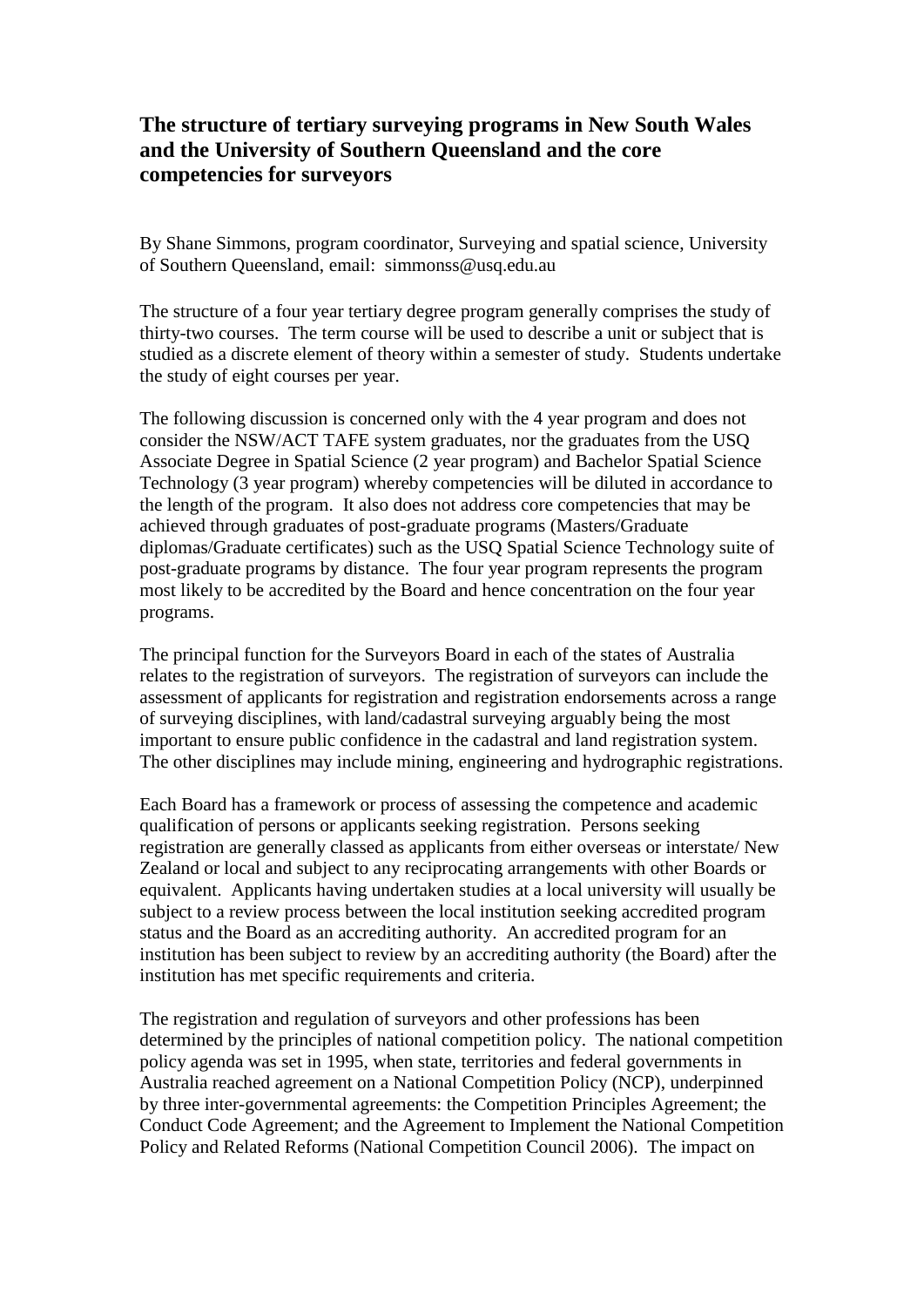surveying resulted in the *National Competency Standards for Professional Surveyors*, the "brown book" published by the Institution of Surveyors, Australia in 1996.

The *National Competency Standards for Professional Surveyors*, Institution of Surveyors, Australia (1996) identified the following core units of competency:

- 1. Professional practice
- 2. Collection of data and information
- 3. Management of data and information
- 4. Presentation of information
- 5. Business, management and supporting quality assurance programs
- 6. Communications
- 7. Spatial reference systems and core databases
- 8. Land administration and property development
- 9. Controlling, measuring and locating developments
- 10. Research, development and commercialization
- 11. Education and training

Ideally a competency framework addresses qualifications, skills, experience and knowledge for the required level of assessment. Units 1 to 4, unit 6 and at least one unit from units 7 to 10 were generally expected for entry level as a professional surveyor and membership as a graduate to the Institution of Surveyors, Australia. However these units of competency do not necessarily align with the structure of tertiary programs and unfortunately many courses within a program may traverse many units of competency. When a Board accredits an institutional program, the broad structure of an academic program should satisfy by association, the competencies expected of a graduate surveyor.

Rather than use the core competencies developed in 1996 for comparison, a comparison of the University of New South Wales, University of Newcastle and the University of Southern Queensland for 2012, has been undertaken by discipline area. The following table represents classification across 16 classes (aimed to represent the average of 2 courses per class) and the core competency identified with that class, where that core competency can be identified.

| <b>Classes (core unit competency)</b>           | <b>UNSW</b>                 | <b>U.Newc.</b>              | <b>USO</b>                  |
|-------------------------------------------------|-----------------------------|-----------------------------|-----------------------------|
|                                                 | courses                     | courses                     | courses                     |
| Basic survey introductory courses (2)           |                             |                             |                             |
| Non-cadastral specialised survey (2)            |                             |                             |                             |
| Cartography/GIS/CAD (4)                         | $\sum_{i=1}^{n}$            |                             | 2                           |
| Photogrammetry/Remote sensing/Imagery (2)       |                             | $\mathcal{D}_{\mathcal{A}}$ |                             |
| Science/geography type courses (1?)             | $\mathcal{D}_{\mathcal{L}}$ |                             |                             |
| Professional practice/communication/society (1) | $\mathcal{D}$               |                             | $\mathcal{D}_{\mathcal{A}}$ |
| Land administration and management (8)          |                             |                             |                             |
| Urban planning and development (8)              |                             |                             | $\mathcal{D}_{\cdot}$       |
| Business/project management/economics (5)       |                             |                             | $\mathcal{D}_{\mathcal{L}}$ |
| Undergraduate project (6)                       |                             | $\mathcal{D}_{\mathcal{A}}$ | 2                           |
| Geodesy/global navigation satellite systems (7) |                             |                             |                             |